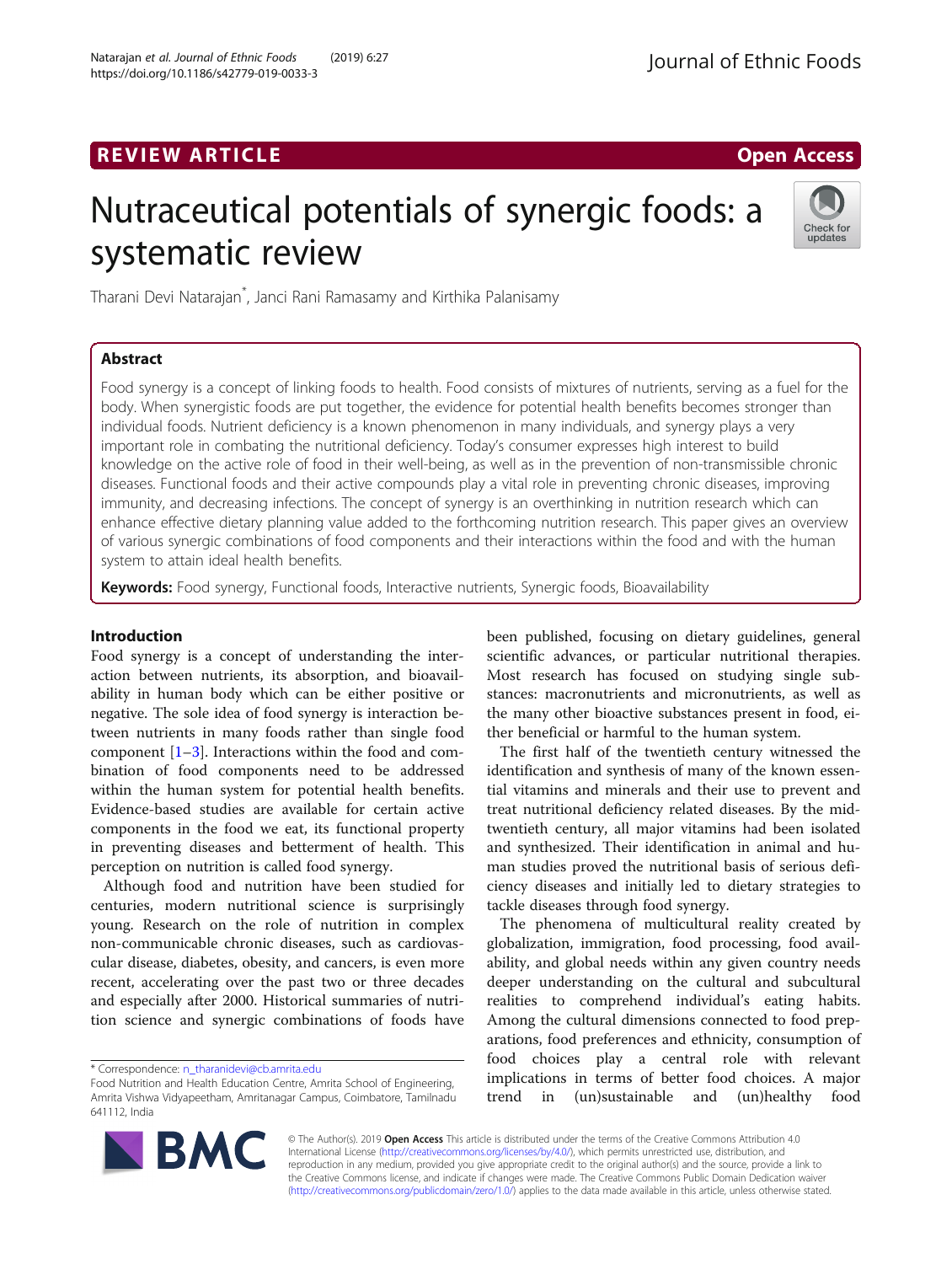production and consumption is occurring at the global level, across different cultural contexts. The food production and consumption systems have serious and intertwined implications for both public health and environmental quality, worldwide. Indeed, cultural or country differences might not fully account for the variations in diet styles, food intake, and health outcomes that many studies outlined understanding food consumption and its related health outcomes across different cultures and subcultures has to be studied.

Food possesses the essential nutrient with specific active compound having functional properties in preventing diseases. Various epidemiological in vivo and in vitro studies have proved the same. Today's consumer expresses high interest to build knowledge on the active role of food in their well-being, as well as in the prevention of non-transmissible chronic diseases. In the human system, food components must undergo digestion to attain mutual effects of the different components and its active role. Right combination of food is health conscious approach in consumption. Our body undergoes three processes, digestion, synthesis of new compounds, and metabolism. We consider on what we consume, how much we consume, how we consume, and which have a better impact on health [\[4\]](#page-5-0).

Functional foods and their active compounds play a vital role in preventing chronic diseases, improving immunity, and preventing infections. One important strategy to augment good health is increased consumption of fruits, vegetables, and whole grains which reduce the risk of various chronic diseases and cancer. Phytochemicals present in the functional foods play an important role in maintaining balance between health and disease. Thousands of phytochemicals which have been identified interfere with multiple cellular pathways [\[5](#page-5-0)].

It is extremely difficult to scientifically meet the demands of a human being irrespective of the individual and living environment. Thus, this paper explores and reveals the scientific evidences behind nutrient-nutrient interactions within the food in the human system to attain ideal health benefits.

# Significance of synergic foods

#### Synergistic foods as immune boosters

Immunity, infection, and malnutrition have been always interlinked. Malnutrition and nutritional alterations, common complications of human immunodeficiency virus infection, include disorders of food intake, nutrient absorption, and intermediary metabolism which play a significant and independent role in morbidity and mortality. The immune system is a complex network of focused tissues, cells, organs, proteins, and chemicals. Hence, immune competence can be regarded as a measure of adequate nutrition. Interindividual variations in many immune functions existing within the normal healthy population are due to age, genetics, gender, ethnic background, socioeconomic situation, diet, stress, habitual levels of exercise, alcohol consumption, smoking habits, etc. Human cells are continuously exposed to diverse oxidizing agents of which few are necessary for life. The imbalance in the production of oxidants may lead to oxidative stress, including viral, bacterial, and parasitic infections in the human system  $[6]$ . Intake of certain foods may help to keep our immune system strong. A balanced mix of vitamins and minerals over time reflects a healthy immune system.

Foods like green tea and black pepper works in a synergistic way and enhances the bioavailability of epigallocatechin gallate (EGCG) which is present in green tea. Lambert et al. [[7\]](#page-5-0) conducted an in vivo study which reveals piperine present in black pepper inhibits the glucouronidation of EGCG, thereby lowering the transit rate of EGCG in the gastrointestinal (GI) tract. The reduced transit rate in turn reduces the resident time of EGCG in GI tract which allows maximum absorption. High amount of catechin present in green tea is associated with improved immune tolerance thereby leading to lower incidences of cancer, cardiovascular diseases, high cholesterol, and many more. Also, lemon along with green tea enhances the absorption of EGCG ten times more when compared to the absorption when green tea is drunk alone  $[8]$  $[8]$ . A study published in *Food Chemistry* ensured that vitamin C promotes the absorption and utilization of antioxidant in green tea five times more when compared to green tea consumed alone. The catechins and vitamin C act synergistically for better absorption of antioxidants [\[9](#page-5-0), [10\]](#page-5-0). Raspberries and chocolates show a better synergistic effect for their antioxidant capacity. Todorovic et al. [\[11](#page-5-0)] discovered significant increase in antioxidant capacity in cocoa, polyphenol, proanthocyanidin, and flavonoids.

#### Synergistic foods to prevent infections

Malnutrition is the primary cause of immunodeficiency and infections worldwide, with infants, children, adolescents, and the elderly most affected. There is a strong relationship between malnutrition and infection and infant mortality, because poor nutrition leaves children underweight, weakened, and vulnerable to infections, primarily because of epithelial integrity and inflammation. In our understanding of this interaction between infection and malnutrition, it is important to remember that a decreased immune function is not always a defective one, and many indicators of nutritional status are not reliable during infection. Food synergy plays a vital role in preventing infections.

Healing was more rapid in the skin of those rats treated with *curcumin and ginger* extract which was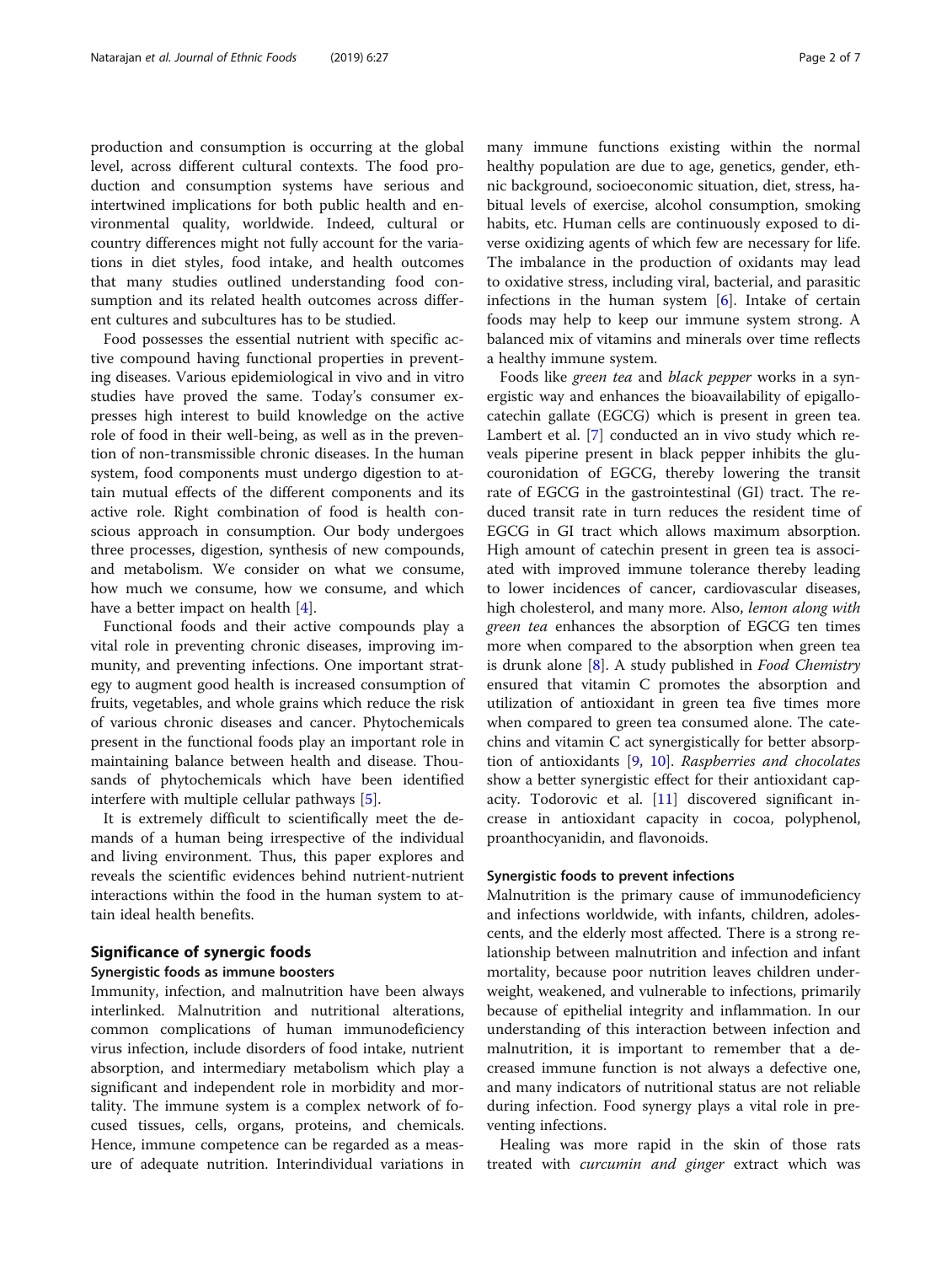found to be a novel approach improving the structure of skin in rats [\[12](#page-5-0)]. Through multiple signaling of proteins, curcumin inhibits cell proliferation, metastasis, invasion, and angiogenesis in different types of cancers.

An intervention study on interaction between turmeric and fish revealed that curcumin and polyunsaturated fatty acids (PUFA) or docosahexaenoic acid (DHA) or eicosapentaenoic acid (EPA) are potent anti-inflammatory agents acting synergistically, decreasing the production of inflammatory eicosanoids and reactive oxygen species (ROS) to relieve oxidative stress [[13\]](#page-5-0).

Turmeric has its own potential anti-inflammatory effects, anticancer properties, and tumor-fighting properties. The active component in the turmeric is curcumin. Black pepper has its own hot and active component called piperine. While adding black pepper to turmeric or turmeric-based foods, piperine increases the bioavailability of curcumin to 1000 times [[14\]](#page-5-0). Piperine inhibits the metabolic breakdown of curcumin compounds in the gut and liver. This increases the bioavailability of curcumin compounds in the body.

A significant contribution for the antibacterial activity is proved in garlic and honey with phenols and fatty acids which act synergistically in higher growth reduction of bacteria, enhancing the killing activity. This also helps to improve the shelf life of each other [\[15\]](#page-5-0). Both are powerful antibiotics that preserve our immune system.

#### Synergistic foods to increase bioavailability of nutrients

Plant foods are enriched with micronutrients, but a common understanding on the bioavailability of nutrients is primarily very essential. When we consume a food or drink, certain nutrients are absorbed into the bloodstream and transported to their respective target tissues. The nutrient supply in the human body depends mainly on the bioavailability of the particular nutrient rather than the quantity consumed. The bioavailability of the nutrient is based on various factors like its reacting medium, promoters and inhibitors, and the host environment. Understanding nutrient bioavailability helps in setting appropriate dietary recommendations.

Garlic and honey have a good synergistic effect; when garlic reaches the stomach, it promotes the production of gastric juices which are essential for absorption of iron and enrich the bloodstream [[14\]](#page-5-0).

Flavonoids with *almond skin* predominantly benefit health and act synergistically with vitamin C and vitamin E to protect LDL oxidation [\[16\]](#page-5-0).

The carotenoids found in the salads include lycopene, lutein, beta-carotene, alpha-carotene, and zeaxanthin. The egg yolk also contains zeaxanthin and lutein. Eating boiled eggs with the salad of tomatoes, carrots, and green leafy vegetables increased absorption of carotenoids 3– 9-fold [\[17\]](#page-5-0).

Lemon and green leafy vegetables address iron deficiency anemia by increasing hemoglobin. It helps in improving the bioavailability of iron in the blood volume. Ascorbic acid or vitamin C enhances the dietary absorption of non-heme iron. First, it forms non-absorbable iron, and later, ferric iron is converted to ferrous iron which helps in better absorption of iron into the mucosal cells [\[18](#page-5-0)].

Yoghurt and banana play a significant role in mutual benefits of probiotic and prebiotic. Probiotics introduce good bacteria into the gut, whereas prebiotics act as a fertilizer for the good bacteria. So, consumption of probiotics along with prebiotics is good for the gut bacteria which improves gastrointestinal digestion [[18\]](#page-5-0). Inulin present in bananas energizes the growth of good bacteria in yoghurt, which helps to improve immunity and regulate digestion. Inulin with probiotics (good bacteria) found in yoghurt helps to increase the level of calcium in our body [[19](#page-5-0)].

The key concept of attaining balanced nutrition in a plant-based diet is food synergy. In the context of micronutrients, the concept of food synergy relies heavily on bioavailability. Keeping bioavailability of micronutrients as a center point and designing intelligent food synergy have the advantage of being close to population psyche but require efforts to create them as national missions. Therefore, the available evidence with respect to foods and measurement of their additive effects on bioavailability of these micronutrients would help to improve the nutrition status of the population.

#### Synergistic foods to reduce chronic diseases

Prospective epidemiological studies, some randomized prevention trials, and many short-term studies of intermediate endpoints such as blood pressure and lipids have revealed a good deal about the specific dietary and lifestyle determinants of major chronic diseases. Most of these studies were in part with the historical importance of these diseases. A general opinion is that reducing identified, modifiable dietary and lifestyle risk factors could prevent most cases of chronic diseases like coronary artery disease, stroke, diabetes, and many cancers among high-income populations. The essential bioactive compounds present in the foods help in preventing diseases and betterment of health. Studies have shown that synergistic combination of foods plays an important role in the prevention of chronic diseases.

#### Cardiovascular diseases

Combination of honey and garlic potentially reduces the blood cholesterol and triglyceride levels and helps in improving cardiovascular problems [[15\]](#page-5-0). Studies prove the good synergistic roles of honey with garlic to regulate LDL levels [\[16\]](#page-5-0).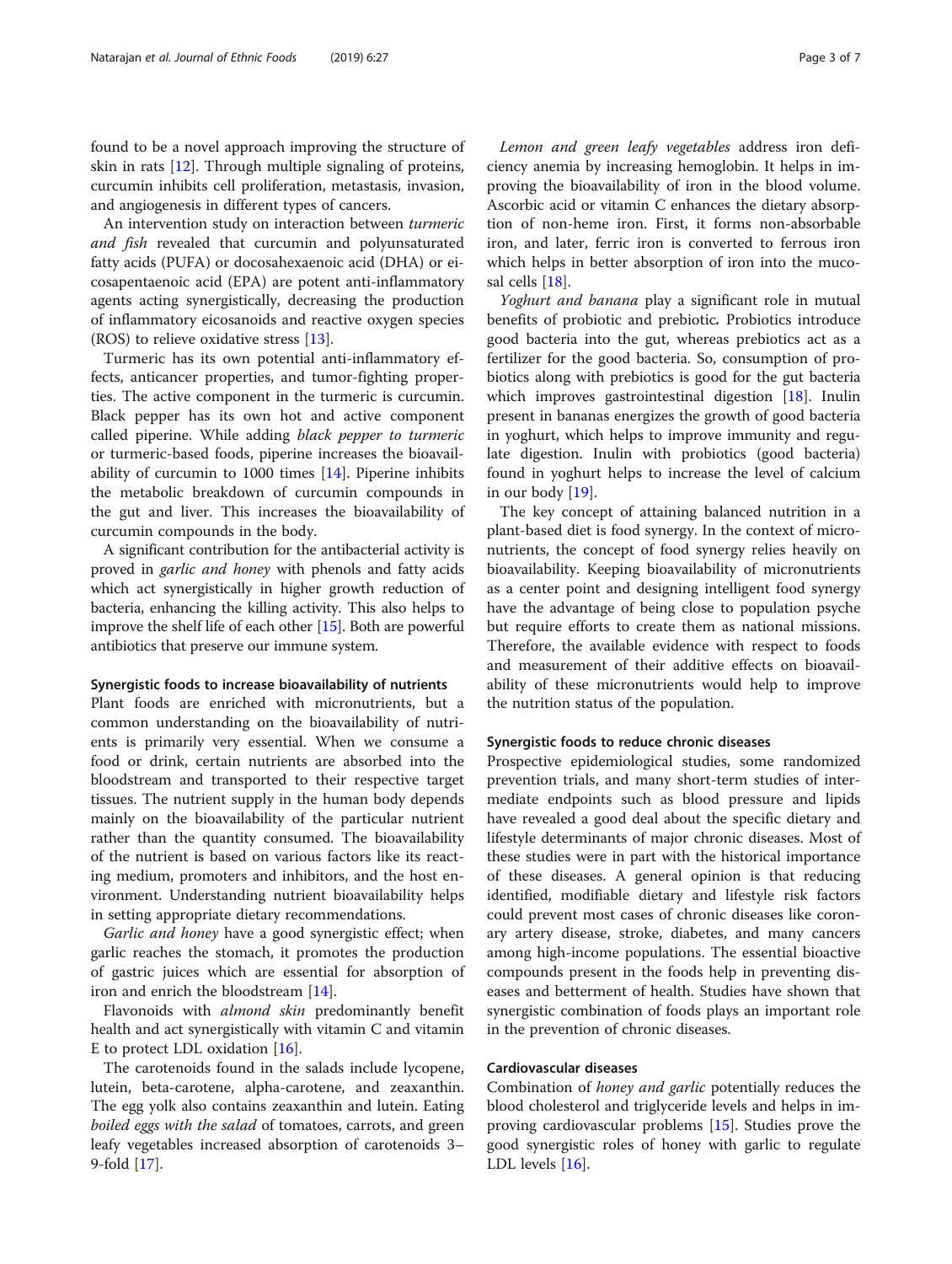Garlic and fish synergistically boost immunity and improve cardiovascular health. Effects of fish oil and omega-3 fatty acids are modulated by the inhibition of hepatic very-low-density lipoprotein (VLDL)-triglyceride synthesis and an increase in the fractional catabolic rate of VLDL. Various co-factors like selenium, copper, zinc, iron, and iodine works better with EPA and DHA for their anti-inflammatory and cholesterol-reducing properties [[20\]](#page-5-0).

For tomatoes and olive oil, tomatoes contain carotenoids which are fat soluble, and hence, absorption is increased with a fat medium like olive oil. Lycopenes as carotenoids as an antioxidant reduce the risk of cardiovascular diseases by improving the serum lipid profile in high-fat diet when compared to low-fat lycopene-rich diet. Lycopene content increases by 5–6 times on cooking rather than eating them raw [[21](#page-5-0)–[23](#page-5-0)].

Onion and grape combination resulted in a synergistic anti-proliferative effect (APE) rather than consuming onion or grape alone. Black grapes are rich in polyphenol antioxidant catechin, which helps to prevent cardiovascular disease, cancer, and neurological disorders and in weight management. Together, onion and grapes inhibit blood clots and boost cardiovascular health. Studies have shown that this combination helps to relieve allergy symptoms and improve cardiovascular protection by improving circulation [\[24](#page-6-0)].

#### Diabetes mellitus

An in vitro study by Agustinah et al. [\[25](#page-6-0)] reveals that a combination of 80% apple cider and 20% whole blueberry *juice* has potential anti-hypertensive and antihyperglycemic properties. Increased blueberry juice proportion increases the total phenol content in apples with the inhibitory activity of angiotensin-1-converting enzyme (ACE), α-amylase, and α-glucosidase; the ACE inhibitory activity is decreased.

Onion and garlic contain active components like methiin and S-allyl cysteine sulphoxide (SACS), which stimulates the insulin production from the pancreas and reduces the blood glucose level. This interference with dietary glucose absorption by the insulin helps to control diabetes mellitus [\[26](#page-6-0), [27](#page-6-0)].

Vitamin D and vitamin K supplements help to upregulate the insulin receptor genes and promote secretion of insulin from pancreatic cell, thus improving blood glucose metabolism [\[28,](#page-6-0) [29\]](#page-6-0). Interaction of vitamin D and K supplements can also upregulate vascular smooth muscle cells [\[30\]](#page-6-0).

Anthocyanin-rich black currant combined with rowanberry enriched in chlorogenic acids is a synergic combination to improve diabetes mellitus. As a synergic combination, both black currant and rowanberry extracts could replace the inhibition lost by reducing the

acarbose dose and help to maintain glycemic level for type 2 diabetes [[31\]](#page-6-0).

#### Cancer

Whole foods, such as broccoli and tomatoes, have antitumorogenesis property by themselves which may lower the growth of cancer cells. Prostate tumors grew much less in rats that were fed with tomatoes and broccoli [[32](#page-6-0), [33\]](#page-6-0).

Apples contain a number of phytochemicals, like phloridzin, quercetin, chlorogenic acid, and catechin; the peel of apple has potential phytochemical with anticancer properties. Eating apple with skin inhibits cancer cell proliferation, reduces lipid oxidation, and lowers choles-terol in cancer patients [[34,](#page-6-0) [35](#page-6-0)]. Almonds with skin rich in antioxidants also benefits in the reduction of cancer and cardiovascular risks [[36\]](#page-6-0).

Apple and berry juices potentially benefit colon cancer in the presence of dietary compounds such as vitamins, minerals, phytochemicals, and fiber. They are consumed among various ethnic groups widely based on their dual nutritional value. Adequate intake of these phytochemicals may hinder the growth of cancer cells by enhancing DNA repair, thereby reducing the DNA damage by oxidative stress [[37](#page-6-0)].

People consuming red meat frequently are more exposed to carcinogens and cancer-causing agents (HCAs). These agents are formed when meat is cooked at very high temperatures (grilling). Research studies by Tsen et al. [[38](#page-6-0)] have found that certain phenolic compounds and antioxidants in the rosemary spice can when added with *red meat* could hinder the formation of carcinogenic compounds.

### Synergic foods to improve mental and reproductive health

Diverse symptoms, including changes in mood, behavior, fluid retention, and certain aspects of mental or physical functioning, are common among women in the luteal phase of the menstrual cycle. Various reports, many of a preliminary nature, or based on clinical experience suggest that these symptoms are related to diet, in particular to high intakes of sugar or to deficiency of certain vitamins and minerals or to both. Several studies have been reported since the1970s on the effect of high-dose vitamin B6 supplementation on the relief of premenstrual symptoms. Several studies were carried out to find the effect of synergic foods on mental and reproductive health.

Blueberries and strawberries have potential protective effects of antioxidant on neuronal functioning. Antioxidantrich blueberries and strawberries reduce oxidative stress and inflammation and thus improve neuronal signal processing [[39\]](#page-6-0). Apples are rich in flavonoids, and green leafy vegetables are rich in dietary nitrate. Studies reveal that combination of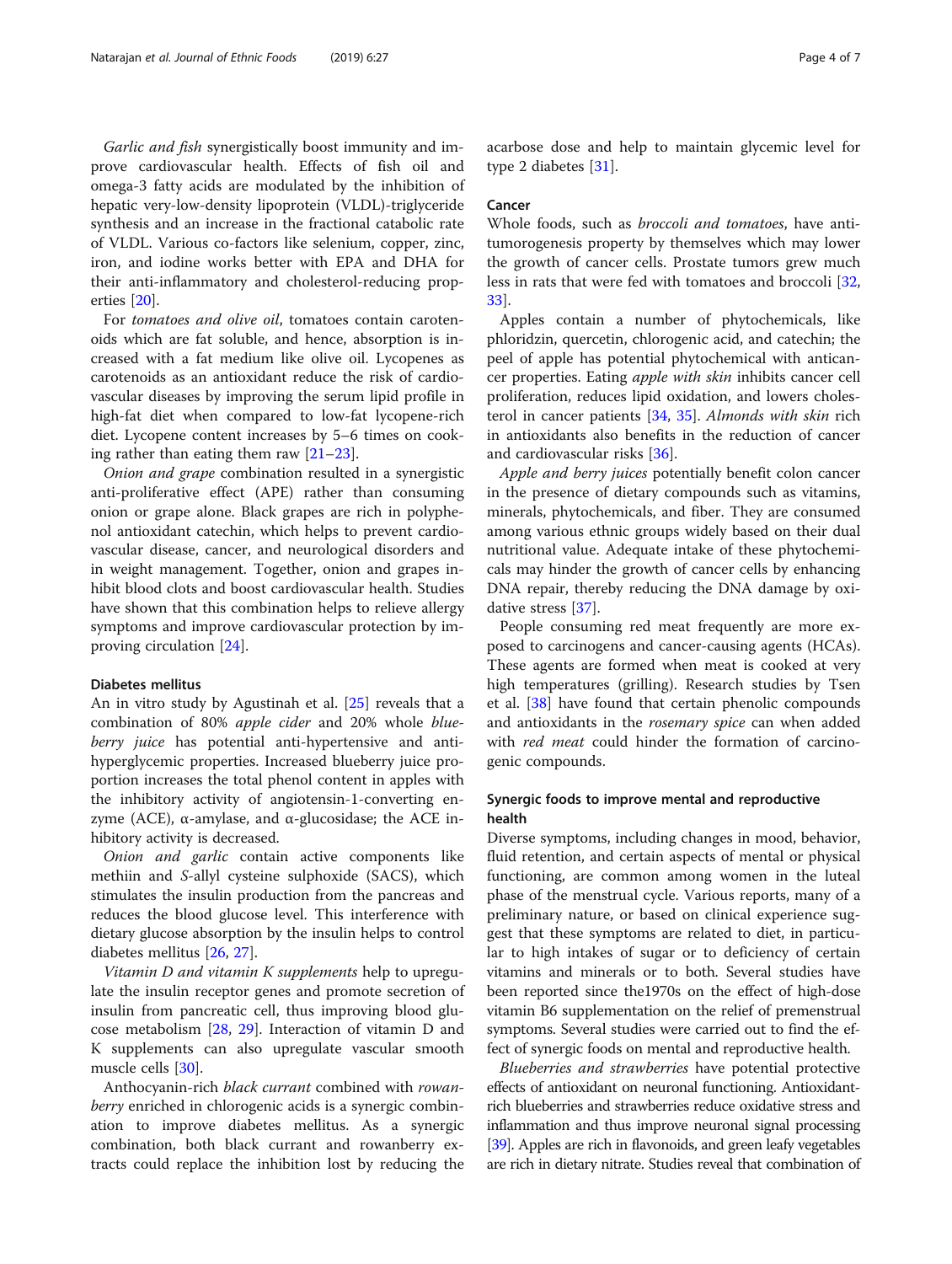|  | r ayc u |  |
|--|---------|--|
|  |         |  |
|  |         |  |

| S.<br>number   | Combination of nutrient supplements                            | Effects on human health                                                                                                                                                                                                               |
|----------------|----------------------------------------------------------------|---------------------------------------------------------------------------------------------------------------------------------------------------------------------------------------------------------------------------------------|
|                | Calcium and vitamin D                                          | Prevention of colorectal neoplasia [42], lowered risk of fracture [43]                                                                                                                                                                |
| 2              | Vitamin A, vitamin A plus zinc, and<br>multiple micronutrients | Improves anemia [44]                                                                                                                                                                                                                  |
| 3              | Extra virgin olive oil and apple-<br>enriched dark chocolate   | Improves endothelial function [45]                                                                                                                                                                                                    |
| $\overline{4}$ | Vitamins D and K                                               | Increased bone mineral density, improves cardiovascular health, beneficial effects on endocrine<br>and oxidative stress [46]                                                                                                          |
|                | Calcium and selenium                                           | Reduces risk of prostate, lung, and colorectal cancer [47]                                                                                                                                                                            |
| 5              | Zinc and vitamin A                                             | Improves vitamin A status [48], decrease the risk of non-ardia stomach cancer [48]                                                                                                                                                    |
| 6              | Magnesium and vitamin $B_6$                                    | Relieves anxiety-related problems in premenopausal women [42]                                                                                                                                                                         |
| 7              | Vitamins C and D and zinc                                      | Improves immune functions and prevents infections [49]                                                                                                                                                                                |
| 8              | Vitamin A and vitamin E                                        | Enhances vitamin A intestinal absorption, increased antioxidant capabilities, protect against some<br>forms of cancer, and support a healthier gut [50, 51]                                                                           |
| 9              | Vitamin A and iron                                             | Increases the bioavailability of pro-vitamin A carotenoids, including alpha-carotene, beta-carotene,<br>and beta-cryptoxanthin [52]; increases iron absorption, especially non-heme iron [53]; reverse iron<br>deficiency anemia [54] |

<span id="page-4-0"></span>Table 1 List of synergic food supplements and its benefits of human health

flavonoids and nitrate could increase nitrous oxide production. The increase in nitrous oxide following consumption of flavonoids and dietary nitrate could improve cognitive function and mood [[40](#page-6-0)].

Ethnic post-partum care nutritional practices act synergistically on rejuvenating post-partum needs and addressing the nutritional support for delivered mother like improving lactation, smooth bowel movement, immunity, better nourishment, preventing excess bleeding, preventing infections, wound healing, and strengthening of bones and muscles. Synergic combinations of foods would better help in relieving post-partum symptoms [[41\]](#page-6-0). Chick pea and beetroot relieve anxiety-related menstrual symptoms. Vitamin  $B_6$  is required for maintaining normal intracellular magnesium concentrations as vitamin  $B_6$  helps in transport of magnesium across the cell membranes [\[42](#page-6-0)].

#### Synergic nutri-supplements on human health

The concept of food synergy is based on the proposition that the interrelations between constituents in foods are significant. This significance is dependent on the balance between constituents within the food, how well the constituents survive digestion, and the extent to which they appear biologically active at the cellular level. Many examples are provided on the superior effects of whole foods over their isolated constituents. The food synergy concept supports the idea of dietary variety and of selecting nutrient-rich foods. The viability of the food synergy concept is bolstered by the lack of effect of many isolated compounds shown in clinical trials (Table 1).

Nevertheless, to attain ideal health benefits, the combination of food components needs to address their Table 2 An overview of synergistic combinations of foods

| Synergistic combinations<br>of foods | Functional properties<br>of foods | Synergistic nutri-<br>supplements                                                                    |  |
|--------------------------------------|-----------------------------------|------------------------------------------------------------------------------------------------------|--|
| Yoghurt and banana                   | Increases                         | Vitamin A and<br>vitamin F<br>Vitamin A and<br>vitamin C<br>Vitamin A and zinc<br>Vitamin C and iron |  |
| Almond with skin                     | bioavailability                   |                                                                                                      |  |
| Lemon and green leafy<br>vegetables  |                                   |                                                                                                      |  |
| Garlic and honey                     |                                   |                                                                                                      |  |
| Green tea and black<br>pepper        | Acts as immune<br>boosters        | Vitamin C, vitamin D,<br>and zinc                                                                    |  |
| Lemon and green tea                  |                                   |                                                                                                      |  |
| Raspberry and chocolate              |                                   |                                                                                                      |  |
| Garlic and honey                     | Prevents infections               | Vitamin C, vitamin D,                                                                                |  |
| Turmeric and fish                    |                                   | and zinc                                                                                             |  |
| Black pepper and<br>turmeric         |                                   |                                                                                                      |  |
| Curcumin and ginger                  |                                   |                                                                                                      |  |
| Honey and garlic                     | Reduces chronic                   | Vitamins D and K<br>Calcium and<br>selenium<br>Zinc and vitamin A                                    |  |
| Garlic and fish                      | diseases                          |                                                                                                      |  |
| Tomatoes and olive oil               |                                   |                                                                                                      |  |
| Onion and grape                      |                                   |                                                                                                      |  |
| Broccoli and tomatoes                |                                   |                                                                                                      |  |
| Apple with skin                      |                                   |                                                                                                      |  |
| Apple and berry                      |                                   |                                                                                                      |  |
| Rosemary and meat                    |                                   |                                                                                                      |  |
| Beetroot and chick pea               | Improves<br>reproductive health   | Magnesium and<br>vitamin $B_6$                                                                       |  |

A review of dietary supplementation suggests that although supplements may be beneficial in states of insufficiency, the safe middle ground for consumption likely is food. Also, food provides a buffer during absorption. The more we understand about our own biology and that of plants and animal, the better we will be able to discern the combinations of foods, rather than supplements, which best promote health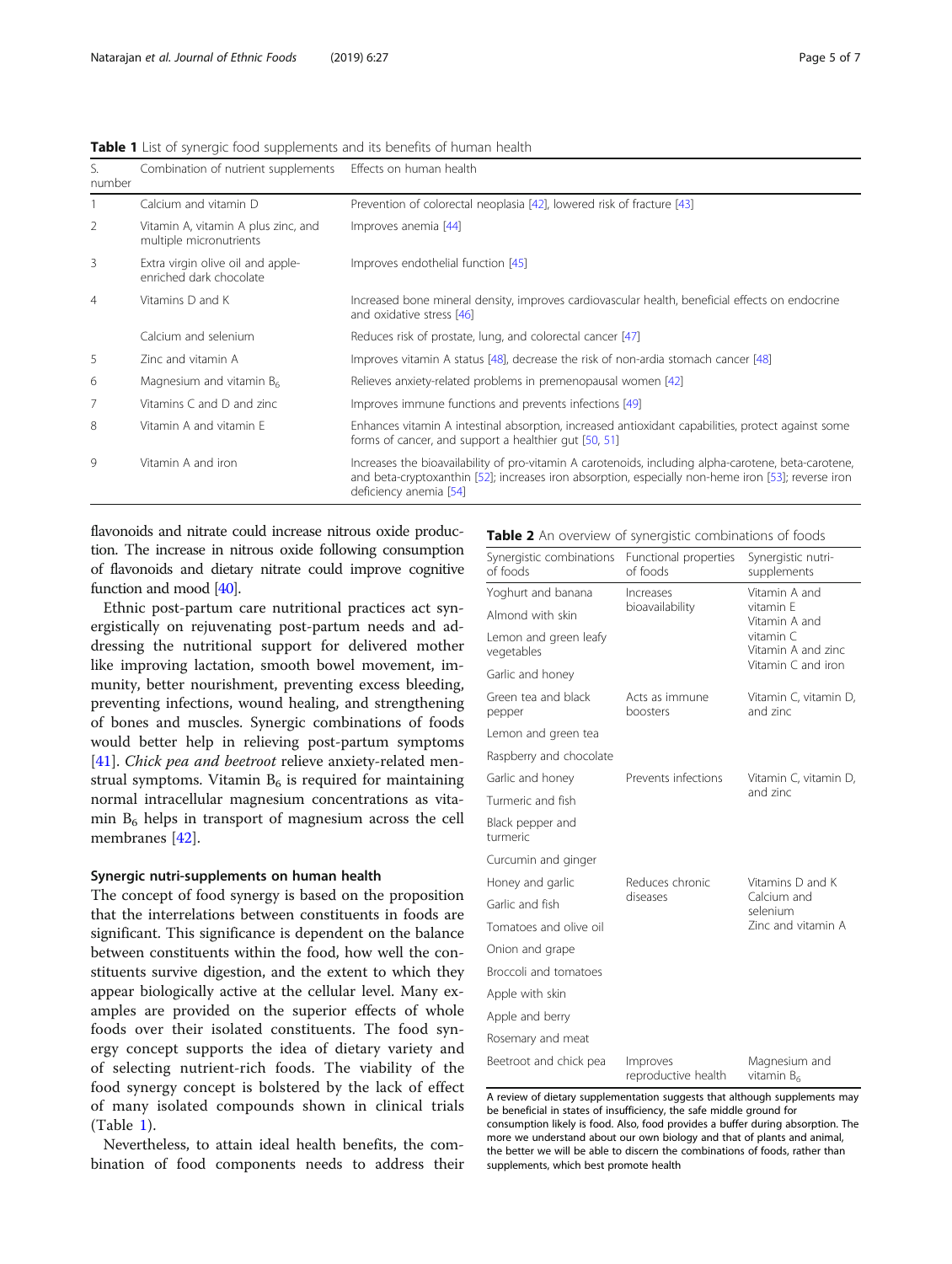<span id="page-5-0"></span>interactions within the food and with the human system. Food components must survive digestion to arrive in the human system in such a way that the mutual effects of the different components can be realized by the eater.

#### An overview of food synergy

Constituents delivered by foods taken directly from their biological environment may have different effects from those formulated through technologic processing, but either way health benefits are likely to be determined by the total diet (Table [2](#page-4-0)).

#### Conclusion

Synergic foods reveal that components in single food and components in different foods, when eaten together, equally benefit our health. Positive nutrient synergic food choices holistically improve one's health, by increasing the immunity and bioavailability of nutrients, decreasing infections, improving wound healing and preventing chronic diseases which also attributes to reproductive and mental health needs. Available research findings including in vivo and in vitro studies are handful to collect further understanding on the good or bad synergic combination of foods, nutrients, and their impact on health. All the above synergic examples clarify the complex nutritional relationships.

There are still hidden truths either to the common man or to the scientific community about how the components in food work together. Throwing research light on the interactive synergic foods, nutrients, and their significance on health and disease prevention would help a common man to lead a better quality and healthy life.

#### Abbreviations

ACE: Angiotensin-1-converting enzyme; APE: Anti-proliferative effect; DHA: Docosahexaenoic acid; EGCG: Epigallocatechin gallate; EPA: Eicosapentaenoic acid; GI: Gastrointestinal; LDL-C: Low-density lipoprotein cholesterol; ROS: Reactive oxygen species; SACS: S-Allyl cysteine sulphoxide; VLDL-C: Very-low-density lipoprotein cholesterol

#### Acknowledgements

I express my gratitude to the officials of Amrita Vishwa Vidyapeetham, for facilitating this literature survey.

#### Authors' contributions

All authors read and approved the final manuscript.

#### Funding

There is no funding source.

# Availability of data and materials

Not applicable

#### Ethics approval and consent to participate Not applicable

#### Competing interests

The authors declare that they have no competing interest.

Received: 17 June 2019 Accepted: 3 December 2019 Published online: 19 December 2019

#### References

- 1. Jacobs DR Jr, Steffen LM. Nutrients, foods, and dietary patterns as exposures in research: a framework for food synergy. Am J Clin Nutr. 2003;78(3):508S–13S.
- 2. Jacobs DR, Tapsell LC. Food, not nutrients, is the fundamental unit in nutrition. Nutr Rev. 2007;65(10):439–50.
- 3. Jacobs DR Jr, Gross MD, Tapsell LC. Food synergy: an operational concept for understanding nutrition. Am J Clin Nutr. 2009;89(5):1543S-8S.
- 4. Carrus G, Pirchio S, Mastandrea S. Social-cultural processes and urban affordances for healthy and sustainable food consumption. Front Psychol. 2018;9:2407.
- 5. Chandra S, Sah K, Bagewadi A, Keluskar V, Shetty A, Ammanagi R, Naik Z. Additive and synergistic effect of phytochemicals in prevention of oral cancer. Eur J Gen Dent. 2012;1(3):142.
- 6. Liu RH, Hotchkiss JH. Potential genotoxicity of chronically elevated nitric oxide: a review. Mutat Res Rev Genet Toxicol. 1995;339(2):73–89.
- 7. Lambert JD, Hong J, Kim DH, Mishin VM, Yang CS. Piperine enhances the bioavailability of the tea polyphenol (−)-epigallocatechin-3-gallate in mice. J Nutr. 2004;134(8):1948–52.
- 8. Tewari S, Gupta V, Bhattacharya S. Comparative study of antioxidant potential of tea with and without additives. Indian J Physiol Pharmacol. 2000;44(2):215–9.
- 9. Majchrzak D, Mitter S, Elmadfa I. The effect of ascorbic acid on total antioxidant activity of black and green teas. Food Chem. 2004;88(3):447–51.
- 10. Intra J, Kuo SM. Physiological levels of tea catechins increase cellular lipid antioxidant activity of vitamin C and vitamin E in human intestinal caco-2 cells. Chem Biol Interact. 2007;169(2):91–9.
- 11. Todorovic V, Redovnikovic IR, Todorovic Z, Jankovic G, Dodevska M, Sobajic S. Polyphenols, methylxanthines, and antioxidant capacity of chocolates produced in Serbia. J Food Compos Anal. 2015;41:137–43.
- 12. Bhagavathula N, Warner RL, DaSilva M, McClintock SD, Barron A, Aslam MN, Johnson KJ, Varani J. A combination of curcumin and ginger extract improves abrasion wound healing in corticosteroid-impaired hairless rat skin. Wound Repair Regen. 2009;17(3):360–6.
- 13. Saw CL, Huang Y, Kong AN. Synergistic anti-inflammatory effects of low doses of curcumin in combination with polyunsaturated fatty acids: docosahexaenoic acid or eicosapentaenoic acid. Biochem Pharmacol. 2010; 79(3):421–30.
- 14. Shoba G, Joy D, Joseph T, Majeed M, Rajendran R, Srinivas PS. Influence of piperine on the pharmacokinetics of curcumin in animals and human volunteers. Planta Med. 1998;64(04):353–6.
- 15. Saad B, Mona O. Antimicrobial activity of garlic juice (Allium sativum), honey, and garlic-honey mixture on some sensetive and multiresistant microorganisms. Life Sci J. 2013;10(4):2429–35.
- 16. Chen CY, Milbury PE, Lapsley K, Blumberg JB. Flavonoids from almond skins are bioavailable and act synergistically with vitamins C and E to enhance hamster and human LDL resistance to oxidation. J Nutr. 2005; 135(6):1366–73.
- 17. Federation of American Societies for Experimental Biology (FASEB). Consuming eggs with raw vegetables increases nutritive value. [https://](https://www.sciencedaily.com/releases/2015/03/150329141005.htm) [www.sciencedaily.com/releases/2015/03/150329141005.htm.](https://www.sciencedaily.com/releases/2015/03/150329141005.htm) Accessed 29 March 2015.
- 18. Hallberg L, Brune M, Rossander L. The role of vitamin C in iron absorption. Int J Vitam Nutr Res Supp. 1989;30:103–8.
- 19. Fernandez MA, Marette A. Potential health benefits of combining yogurt and fruits based on their probiotic and prebiotic properties. Adv Nutr. 2017; 8(1):155S–64S.
- 20. Morcos NC. Modulation of lipid profile by fish oil and garlic combination. J Natl Med Assoc. 1997;89(10):673.
- 21. Ahuja KD, Pittaway JK, Ball MJ. Effects of olive oil and tomato lycopene combination on serum lycopene, lipid profile, and lipid oxidation. Nutrition. 2006;22(3):259–65.
- 22. Story EN, Kopec RE, Schwartz SJ, Harris GK. An update on the health effects of tomato lycopene. Annu Rev Food Sci Technol. 2010;1:189–210.
- 23. Fielding JM, Rowley KG, Cooper P, O'Dea K. Increases in plasma lycopene concentration after consumption of tomatoes cooked with olive oil. Asia Pac J Clin Nutr. 2005;1:14(2).